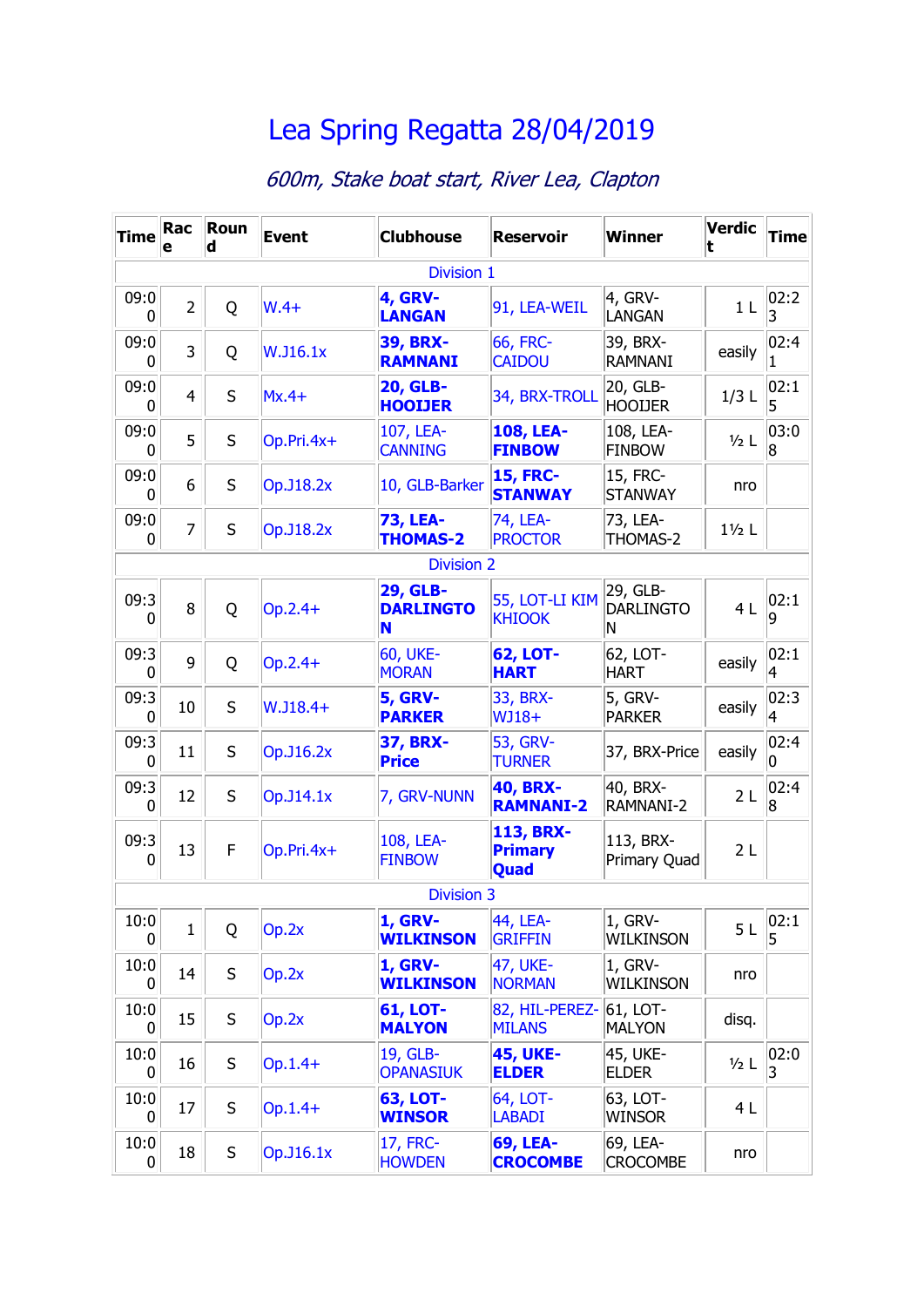| 10:0<br>0            | 19                | S | Op. J16.1x      | <b>70, LEA-</b><br><b>KALECHMAN</b>        | 71, LEA-<br><b>O'ROURKE</b>                               | 70, LEA-<br><b>KALECHMAN</b>      | $1\frac{1}{2}$ L | 02:2<br>0   |  |  |
|----------------------|-------------------|---|-----------------|--------------------------------------------|-----------------------------------------------------------|-----------------------------------|------------------|-------------|--|--|
| 10:0<br>0            | 20                | S | Op.J15.2x       | 54, GRV-<br><b>SOUTEN</b>                  | <b>76, LEA-</b><br><b>DJURIC</b>                          | 76, LEA-<br><b>DJURIC</b>         | easily           | 02:2 <br>0  |  |  |
| 10:0<br>0            | 21                | S | Op.J15.2x       | <b>77, LEA-</b><br><b>BACKHAUS</b>         | 78, LEA-EYGIN                                             | 77, LEA-<br><b>BACKHAUS</b>       | $2\frac{1}{2}$ L | 02:0 <br>9  |  |  |
|                      |                   |   |                 | <b>Division 4</b>                          |                                                           |                                   |                  |             |  |  |
| 10:3<br>0            | 22                | S | <b>W.J18.2x</b> | <b>6, GRV-</b><br><b>TREVEIL</b>           | <b>28, GRV-</b><br><b>FARQUHAR</b>                        | 28, GRV-<br><b>FARQUHAR</b>       | easily           | 02:4 <br>2  |  |  |
| 10:3<br>0            | 23                | S | <b>W.J18.2x</b> | <b>35, BRX-</b><br><b>BONICH</b>           | <b>122, NHS-</b><br><b>SUNNENBERG</b>                     | 35, BRX-<br><b>BONICH</b>         | 3L               | 02:2 <br>2  |  |  |
| 10:3<br>0            | 24                | S | Op.J17.1x       | 11, GLB-Kaszas                             | <b>14, FRC-</b><br><b>EAGER</b>                           | 14, FRC-<br><b>EAGER</b>          | nro              |             |  |  |
| 10:3<br>0            | 25                | S | Op.J17.1x       | 31, FRC-<br>STANWAY-2                      | <b>67, LEA-</b><br><b>THOMAS</b>                          | 67, LEA-<br><b>THOMAS</b>         | easily           | 02:3 <br>0  |  |  |
| 10:3<br>$\mathbf{0}$ | 26                | S | W.J15.1x        | <b>16, FRC-</b><br><b>MACHIN</b>           | 59, FRC-WEBB                                              | 16, FRC-<br><b>MACHIN</b>         | $3/4$ L          | 02:4 <br>0  |  |  |
| 10:3<br>0            | 27                | S | W.J15.1x        | 105, LEA-<br><b>MOULE</b>                  | 106, LEA-<br><b>WYN-JONES-</b><br>$\overline{\mathbf{2}}$ | 106, LEA-<br>WYN-JONES-<br>2      | 1 <sup>ft</sup>  | 02:3<br>3   |  |  |
| 10:3<br>0            | 28                | S | Op.MasA/B/C.1   | <b>58, LEA-</b><br><b>HUSSANI-2</b><br>(A) | 85, HIL-PEREZ-<br>MILANS-2 (B)                            | 58, LEA-<br>HUSSANI-2<br>(A)      | $1\frac{1}{2}$ L | 02:1 <br>q  |  |  |
| <b>Division 5</b>    |                   |   |                 |                                            |                                                           |                                   |                  |             |  |  |
| 11:0<br>0            | 29                | S | W.2x            | <b>18, UHE-</b>                            | <b>26, ERT-</b><br><b>BARKSBY</b>                         | 26, ERT-<br><b>BARKSBY</b>        | canvas           | 02:1 <br>9  |  |  |
| 11:0<br>$\mathbf{0}$ | 30                | S | W.2x            | 48, UKE-DE<br><b>SILVA</b>                 | <b>49, UKE-</b><br><b>HART</b>                            | 49, UKE-<br><b>HART</b>           | nro              |             |  |  |
| 11:0<br>0            | 31                | S | Op.2.4+         | <b>29, GLB-</b><br><b>DARLINGTO</b><br>N   | 87, HIL-NEALE                                             | 29, GLB-<br><b>DARLINGTO</b><br>N | 4L               | 02:1 <br>5  |  |  |
| 11:0<br>0            | 32                | S | $Op.2.4+$       | 62, LOT-<br><b>HART</b>                    | 94, LEA-BULL                                              | 62, LOT-<br><b>HART</b>           | 2L               | 02:0<br>8   |  |  |
| 11:0<br>$\mathbf{0}$ | 33                | S | $W.4+$          | <b>4, GRV-</b><br><b>LANGAN</b>            | 92, LEA-<br><b>FRESCHET</b>                               | 4, GRV-<br>LANGAN                 | 3L               | 02:3 <br>10 |  |  |
| 11:0<br>0            | 34                | S | $W.4+$          | 95, GLB-<br><b>MCKENNA</b>                 | <b>96, GLB-</b><br><b>PRINGLE</b>                         | 96, GLB-<br><b>PRINGLE</b>        | 2L               | 02:3 <br>3  |  |  |
| 11:0<br>0            | 35                | S | W.J16.2x        | 36, BRX-<br><b>Fobbester</b>               | <b>98, LEA-</b><br><b>PATERSON</b>                        | 98, LEA-<br><b>PATERSON</b>       | 4 L              | 02:2        |  |  |
| 11:0<br>0            | 36                | S | Op.J16.4x+      | <b>24, KSR-</b><br><b>NORTHRIDG</b><br>Е   | 32, BRX-ORPIN                                             | 24, KSR-<br>NORTHRIDG<br>Ε        | 1 <sub>L</sub>   | 02:0<br>9   |  |  |
|                      | <b>Division 6</b> |   |                 |                                            |                                                           |                                   |                  |             |  |  |
| 11:3<br>0            | 37                | S | Mx.2x           | 81, HIL-<br><b>DANKEL-2</b>                | 89, GLB-<br>HAKIM-2                                       | 81, HIL-<br>DANKEL-2              | 1 <sub>L</sub>   | 02:1 <br>3  |  |  |
| 11:3                 |                   |   |                 | <b>125, BRX-</b>                           | 124, LEA-LEA -                                            | 125, BRX-                         |                  |             |  |  |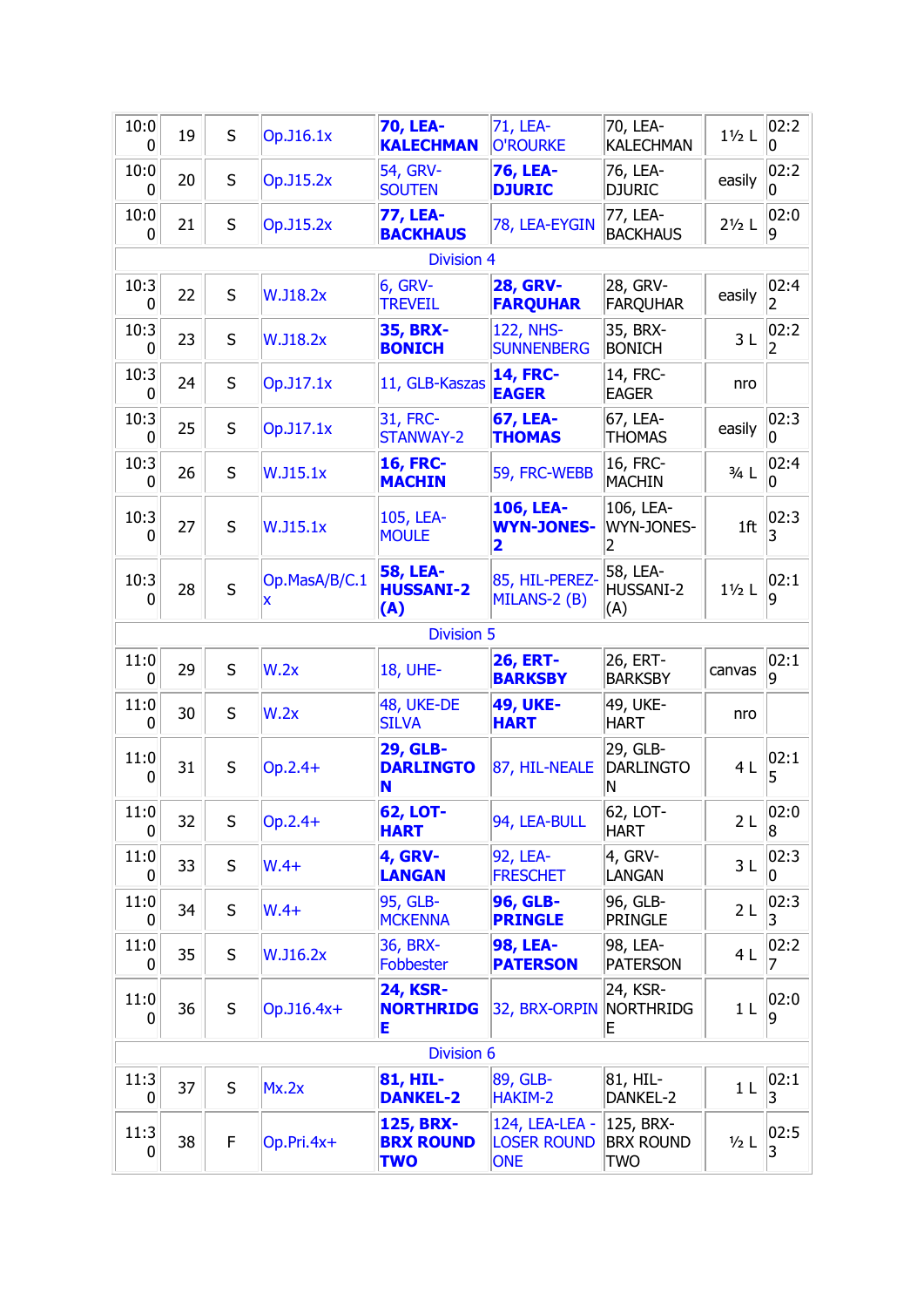| 11:3<br>0 | 39 | S           | W.J17.1x        | 13, FRC-<br><b>FIDEGNON</b>                    | <b>38, BRX-</b><br><b>BONICH-2</b>                    | 38, BRX-<br><b>BONICH-2</b>                    | $1\frac{1}{2}$ L | 02:2       |
|-----------|----|-------------|-----------------|------------------------------------------------|-------------------------------------------------------|------------------------------------------------|------------------|------------|
| 11:3<br>0 | 40 | S           | W.J17.1x        | <b>41, BRX-</b><br><b>NASH</b>                 | <b>52, ERT-</b><br><b>CLARKE</b>                      | 41, BRX-<br><b>NASH</b>                        | easily           | 02:4 <br>1 |
| 11:3<br>0 | 41 | S           | W.J16.1x        | <b>39, BRX-</b><br><b>RAMNANI</b>              | 102, LEA-<br><b>NELSON</b>                            | 39, BRX-<br><b>RAMNANI</b>                     | 2L               | 02:3 <br>O |
| 11:3<br>0 | 42 | S           | W.J16.1x        | 103, LEA-<br><b>PATERSON-2</b>                 | 104, LEA-<br><b>PORTMAN</b>                           | 103, LEA-<br>PATERSON-2                        | 3L               | 02:3 <br>4 |
| 11:3<br>0 | 43 | S           | $W.J15.4x+$     | <b>9, GRV-</b><br><b>NEWTON</b>                | 27, GRV-<br><b>HELAITH</b>                            | 9, GRV-<br><b>NEWTON</b>                       | 4L               | 02:3       |
| 11:3<br>0 | 44 | F           | Op. J14.1x      | 40, BRX-<br><b>RAMNANI-2</b>                   | <b>72, LEA-</b><br><b>WHITEHEAD</b><br><b>BROOKES</b> | 72, LEA-<br><b>WHITEHEAD</b><br><b>BROOKES</b> | 3L               | 02:3 <br>8 |
|           |    |             |                 | <b>Division 7</b>                              |                                                       |                                                |                  |            |
| 12:0<br>0 | 45 | Q           | W.J15.2x        | <b>8, GRV-</b><br><b>POWELL</b>                | <b>21, FRC-</b><br><b>BHARADWAJ</b>                   | 8, GRV-<br><b>POWELL</b>                       | 1 <sub>L</sub>   | 02:3       |
| 12:0<br>0 | 46 | Q           | <b>W.J15.2x</b> | <b>22, GRV-</b><br><b>WARNER</b>               | <b>25, KSR-</b><br>LLEWELLYN-<br><b>MACDUFF</b>       | 22, GRV-<br><b>WARNER</b>                      | 2L               | 02:5 <br>3 |
| 12:0<br>0 | 47 | Q           | <b>W.J15.2x</b> | 100, LEA-<br><b>TREVELYAN-</b><br><b>SHIPP</b> | 101, LEA-<br><b>WYN-JONES</b>                         | 101, LEA-<br><b>WYN-JONES</b>                  | $1/2$ L          | 02:1<br>8  |
| 12:0<br>0 | 48 | F           | $Op.1.4+$       | <b>45, UKE-</b><br><b>ELDER</b>                | 63, LOT-<br><b>WINSOR</b>                             | 45, UKE-<br><b>ELDER</b>                       | 3L               | 02:0<br>3  |
| 12:0<br>0 | 49 | F           | Op.J18.2x       | <b>15, FRC-</b><br><b>STANWAY</b>              | <b>73, LEA-</b><br><b>THOMAS-2</b>                    | 73, LEA-<br>THOMAS-2                           | 4L               | 02:1<br>2  |
| 12:0<br>0 | 50 | F           | Op.J16.1x       | <b>69, LEA-</b><br><b>CROCOMBE</b>             | 70, LEA-<br><b>KALECHMAN</b>                          | 69, LEA-<br><b>CROCOMBE</b>                    | 3L               |            |
| 12:0<br>0 | 52 | $\mathsf F$ | Op.MasA/B/C.1   | <b>58, LEA-</b><br><b>HUSSANI-2</b><br>(A)     | 3, GRV-<br><b>BSMITH (C)</b>                          | 58, LEA-<br>HUSSANI-2<br>(A)                   | $1/2$ L          | 02:2<br>0  |
|           |    |             |                 | <b>Division 8</b>                              |                                                       |                                                |                  |            |
| 12:3<br>0 | 51 | F           | W.J16.2x        | <b>98, LEA-</b><br><b>PATERSON</b>             | 99, LEA-DE<br><b>STEFANO</b>                          | 98, LEA-<br><b>PATERSON</b>                    | easily           | 02:2 <br>2 |
| 12:3<br>0 | 54 | F           | Op.2x           | <b>1, GRV-</b><br><b>WILKINSON</b>             | 61, LOT-<br><b>MALYON</b>                             | 1, GRV-<br>Wilkinson                           | 3L               |            |
| 12:3<br>0 | 55 | F           | W.2x            | <b>26, ERT-</b><br><b>BARKSBY</b>              | 49, UKE-HART                                          | 26, ERT-<br><b>BARKSBY</b>                     | easily           | 02:2 <br>4 |
| 12:3<br>0 | 56 | F           | $W.4+$          | <b>4, GRV-</b><br><b>LANGAN</b>                | 96, GLB-<br><b>PRINGLE</b>                            | 4, GRV-<br><b>LANGAN</b>                       | 3L               | 02:2 <br>2 |
| 12:3<br>0 | 57 | F           | $Mx.4+$         | <b>20, GLB-</b><br><b>HOOIJER</b>              | 83, LOT-<br><b>DOWNARD</b>                            | 20, GLB-<br><b>HOOIJER</b>                     | $2\frac{1}{2}$ L | 02:1<br>7  |
| 12:3<br>0 | 59 | F           | Op.J17.1x       | <b>14, FRC-</b><br><b>EAGER</b>                | 67, LEA-<br><b>THOMAS</b>                             | 14, FRC-<br><b>EAGER</b>                       | 2 <sub>L</sub>   | 02:2 <br>0 |
|           |    |             |                 | <b>Division 9</b>                              |                                                       |                                                |                  |            |
| 14:3<br>0 | 60 | F           | Op.J16.2x       | 37, BRX-Price                                  | <b>75, LEA-</b><br><b>KALECHMAN-</b><br>2             | 75, LEA-<br>KALECHMAN-<br>2                    | 3L               |            |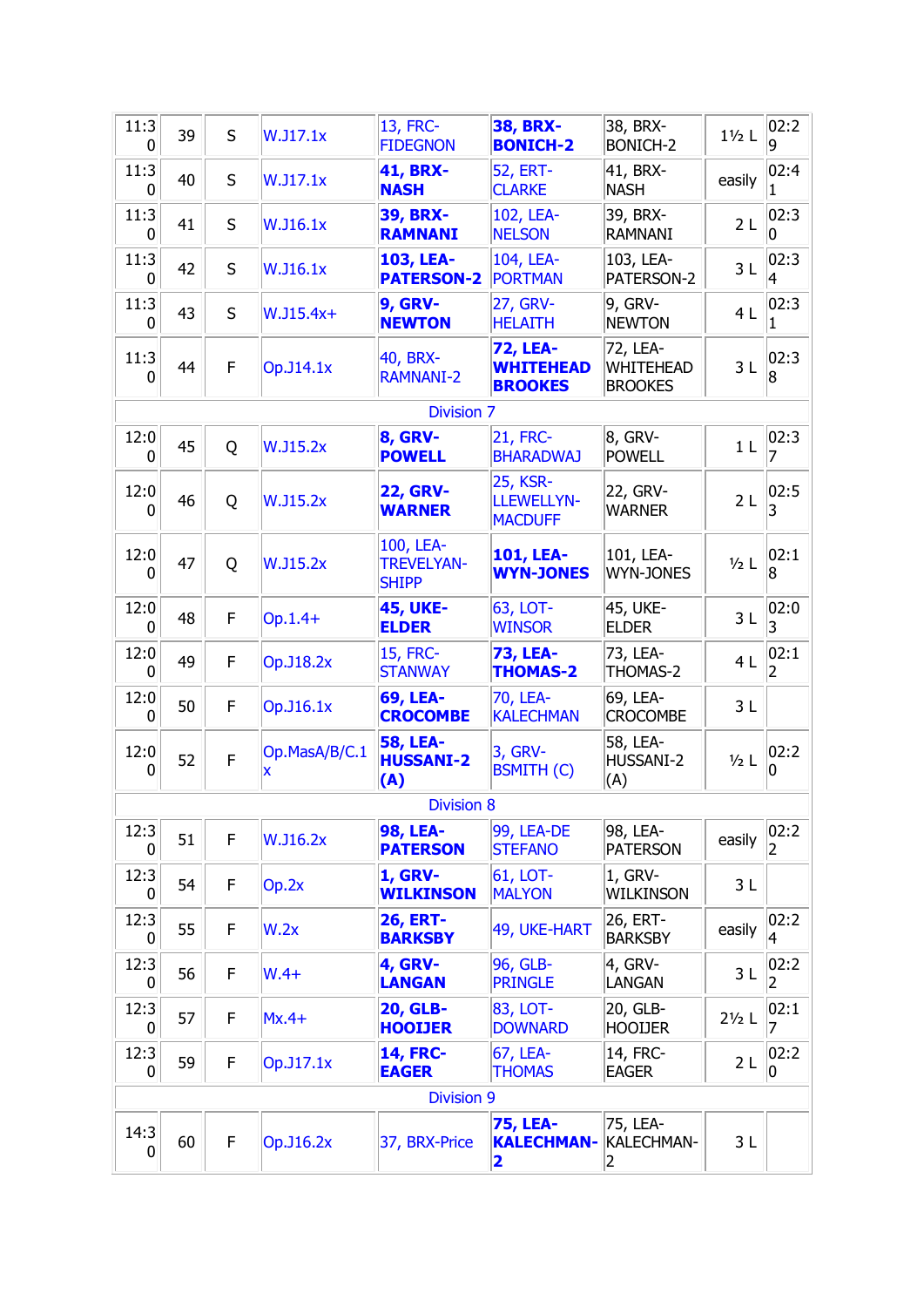| 14:3<br>0            | 61 | F | <b>W.J15.1x</b> | 16, FRC-<br><b>MACHIN</b>                         | 106, LEA-<br><b>WYN-JONES-</b><br>2                  | 106, LEA-<br>WYN-JONES-<br>2                  | 2 <sub>L</sub>   | 02:3 <br>5  |
|----------------------|----|---|-----------------|---------------------------------------------------|------------------------------------------------------|-----------------------------------------------|------------------|-------------|
| 14:3<br>0            | 62 | S | Op.1x           | <b>2, GRV-</b><br><b>MJOHNSON</b>                 | 12, GLB-<br><b>Barker-2</b>                          | 2, GRV-<br><b>MJOHNSON</b>                    | nro              |             |
| 14:3<br>$\mathbf{0}$ | 63 | S | Op.1x           | 57, LEA-<br><b>HUSSANI</b>                        | <b>68, LEA-</b><br><b>ARNOLD</b>                     | 68, LEA-<br><b>ARNOLD</b>                     | $3/4$ L          | 02:0<br>9   |
| 14:3<br>0            | 64 | S | $Op.2-$         | 30, GLB-<br><b>LOOTUS</b>                         | 46, UKE-<br><b>ALLISON</b>                           | 30, GLB-<br><b>LOOTUS</b>                     | nro              |             |
| 14:3<br>$\mathbf{0}$ | 65 | F | Op.2.4+         | 29, GLB-<br><b>DARLINGTON</b>                     | <b>62, LOT-</b><br><b>HART</b>                       | 62, LOT-<br><b>HART</b>                       | $2\frac{1}{2}$ L | 02:0<br>5   |
| 14:3<br>0            | 66 | F | W.J17.1x        | 38, BRX-<br><b>BONICH-2</b>                       | <b>41, BRX-</b><br><b>NASH</b>                       | 41, BRX-<br><b>NASH</b>                       | 3ft              | 02:3<br>4   |
| 14:3<br>$\mathbf{0}$ | 67 | F | Op.J15.2x       | 76, LEA-<br><b>DJURIC</b>                         | <b>77, LEA-</b><br><b>BACKHAUS</b>                   | 77, LEA-<br><b>BACKHAUS</b>                   | 5L               | 02:0<br>5   |
| 14:3<br>0            | 68 | F | $W.J15.4x+$     | 9, GRV-<br><b>NEWTON</b>                          | <b>97, LEA-</b><br><b>TREVELYAN-</b><br><b>SHIPP</b> | 97, LEA-<br><b>TREVELYAN-</b><br><b>SHIPP</b> | 2L               | 03:0        |
|                      |    |   |                 | <b>Division 10</b>                                |                                                      |                                               |                  |             |
| 15:0<br>0            | 58 | F | <b>W.J18.2x</b> | 28, GRV-<br><b>FARQUHAR</b>                       | <b>35, BRX-</b><br><b>BONICH</b>                     | 35, BRX-<br><b>BONICH</b>                     | 5L               | 02:2 <br>3  |
| 15:0<br>0            | 69 | S | $W.2-$          | <b>50, UKE-</b><br><b>KNACKE</b>                  | 93, UKE-<br><b>BOUDIER</b>                           | 50, UKE-<br><b>KNACKE</b>                     | nro              |             |
| 15:0<br>$\mathbf{0}$ | 70 | S | $W.4x+$         | <b>42, GRV-</b><br><b>SNIEG</b>                   | 43, GRV-<br><b>BOWMAN</b>                            | 42, GRV-<br><b>SNIEG</b>                      | ro               | 03:0        |
| 15:0<br>0            | 71 | S | <b>W.J15.2x</b> | <b>8, GRV-</b><br><b>POWELL</b>                   | <b>22, GRV-</b><br><b>WARNER</b>                     | 8, GRV-<br><b>POWELL</b>                      | easily           | 02:4        |
| 15:0<br>0            | 72 | S | <b>W.J15.2x</b> | 101, LEA-<br><b>WYN-JONES</b>                     | 109, LEA-PAGE                                        | 101, LEA-<br><b>WYN-JONES</b>                 | 3L               | 02:2        |
| 15:0<br>0            | 73 | F | Mx.2x           | 81, HIL-<br><b>DANKEL-2</b>                       | 110, MED-<br><b>JONES</b>                            | 81, HIL-<br>DANKEL-2                          | $1\frac{1}{2}$ L | 02:2 <br>13 |
| 15:0<br>0            | 74 | F | $Op.J16.4x+$    | <b>24, KSR-</b><br><b>NORTHRIDG</b><br>E          | 79, LEA-TUFT                                         | 24, KSR-<br><b>NORTHRIDG</b><br>Ε             | canvas           | 02:0<br>5   |
| 15:0<br>0            | 75 | F | W.MasB/C.1x     | 88, LEA-<br><b>BARNEBY (C)</b>                    | 114, LEA-<br><b>VASICKOVA</b><br>(B)                 | 114, LEA-<br>VASICKOVA<br>(B)                 | $1\frac{1}{2}$ L | 02:5<br>2   |
|                      |    |   |                 | Division 11                                       |                                                      |                                               |                  |             |
| 15:3<br>0            | 76 | S | $Op.4x+$        | <b>56, LOT-</b><br><b>GALLAGHER</b>               | 65, LOT-<br><b>MCINNES</b>                           | 56, LOT-<br><b>GALLAGHER</b>                  | easily           | 02:1 <br> 8 |
| 15:3<br>0            | 77 | F | Op.1x           | <b>2, GRV-</b><br><b>MJOHNSON</b>                 | 68, LEA-<br><b>ARNOLD</b>                            | 2, GRV-<br><b>MJOHNSON</b>                    | $3/4$ L          | 02:0<br>19  |
| 15:3<br>0            | 78 | F | $W.J18.4+$      | <b>5, GRV-</b><br><b>PARKER</b>                   | <b>121, NHS-</b><br><b>KENNEDY</b>                   | 121, NHS-<br><b>KENNEDY</b>                   | $1\frac{1}{2}$ L | 02:1 <br>8  |
| 15:3<br>$\mathbf{0}$ | 79 | F | W.J16.1x        | <b>39, BRX-</b><br><b>RAMNANI</b>                 | 103, LEA-<br><b>PATERSON-2</b>                       | 39, BRX-<br>RAMNANI                           | 4L               | 02:2 <br>4  |
| 15:3<br>0            | 80 | F | W.MasD/F.2x     | 119, LEA-<br><b>HAGENA DE</b><br><b>SOUZA (F)</b> | 120, LEA-<br><b>FINLAY (D)</b>                       | 119, LEA-<br><b>HAGENA DE</b><br>SOUZA (F)    | 3L               | 02:4 <br>7  |